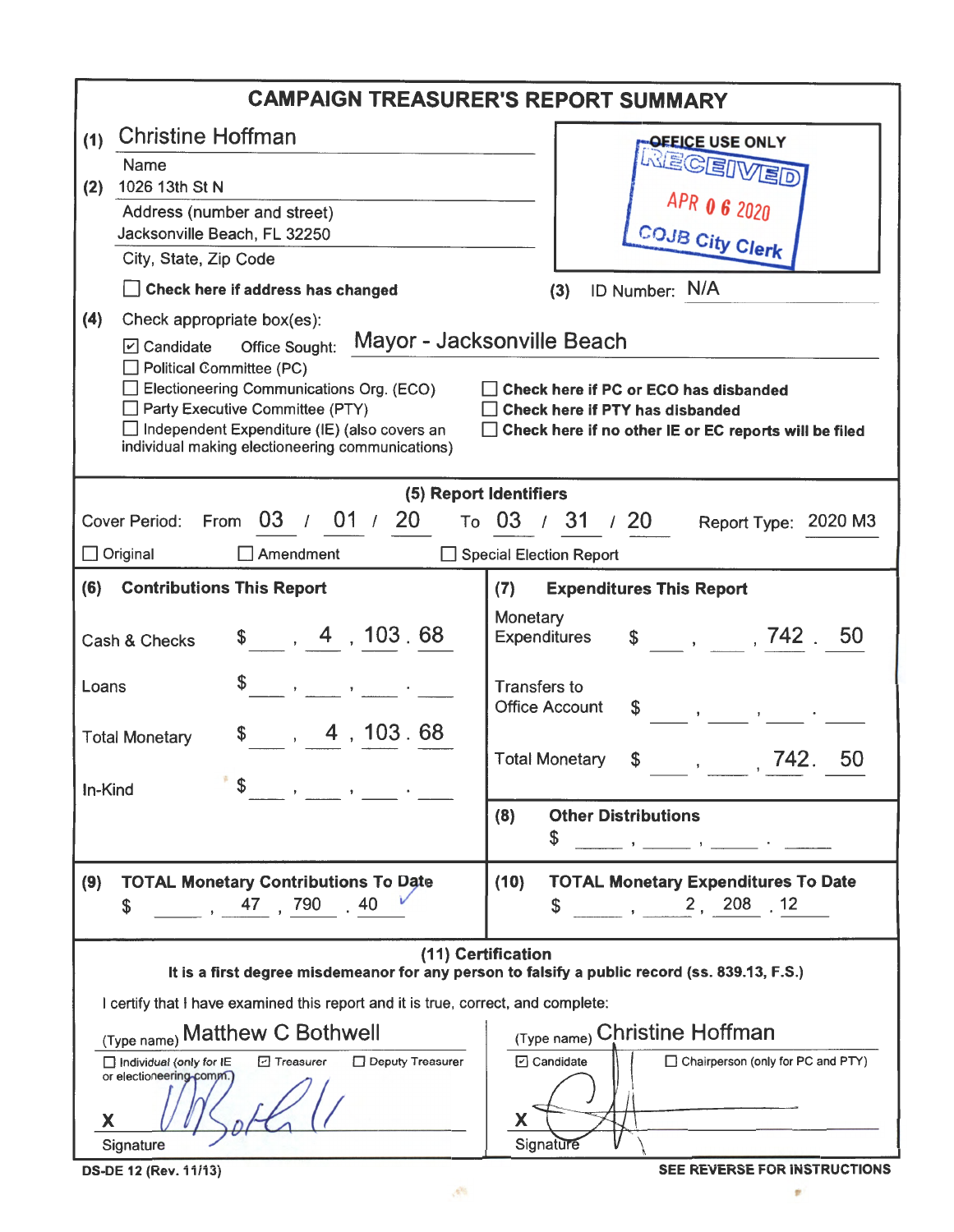## **CAMPAIGN TREASURER'S REPORT - ITEMIZED CONTRIBUTIONS**

## (1) Name Christine Hoffman (2) I.D. Number N/A

| (3) Cover Period | 03/01/2020 through 03/31/2019                                                     |                 |                          | (4) Page 1 of 2 |             |           |        |
|------------------|-----------------------------------------------------------------------------------|-----------------|--------------------------|-----------------|-------------|-----------|--------|
| (5)              | (7)                                                                               |                 | (8)                      | (9)             | (10)        | (11)      | (12)   |
| Date             | <b>Full Name</b>                                                                  |                 |                          |                 |             |           |        |
| (6)              | (Last, Suffix, First, Middle)                                                     |                 |                          |                 |             |           |        |
| Sequence         | <b>Street Address &amp;</b>                                                       |                 | Contributor              | Contribution    | In-kind     |           |        |
| Number           | City, State, Zip Code                                                             | Type            | Occupation               | <b>Type</b>     | Description | Amendment | Amount |
| 3/1/2020         | <b>Randy Nadler</b><br>1489 Plumosa Dr                                            |                 | <b>Retired</b>           | <b>CHE</b>      |             |           |        |
| 1                | Jacksonville, FL32250                                                             |                 |                          |                 |             |           | \$250  |
| 3/3/2020         | Randolph Hayes<br>33 S. Roscoe Blvd.<br>Ponte Vedra Beach FL<br>32082             | L               | <b>Retired</b>           | <b>CHE</b>      |             |           | \$250  |
| $\overline{2}$   |                                                                                   |                 |                          |                 |             |           |        |
| 3/8/2020         | Amie Woeber<br>601 Weldwood Road<br>Jupiter FL 33458                              | Ш               | Consultant               | <b>CHE</b>      |             |           | \$1000 |
| 3                |                                                                                   |                 |                          |                 |             |           |        |
| 3/17/2020        | <b>Jax Hospitality Group</b><br>200 1st St. N.<br>Jacksonville Beach FL<br>32250  | $\sf{B}$        | Hospitality              | <b>CHE</b>      |             |           | \$500  |
| 4                |                                                                                   |                 |                          |                 |             |           |        |
| 3/17/2020        | Sea Cake, LLC<br>3948 3rd St. S. PMB 373<br>Jacksonville Beach FL<br>32250        | в               | <b>Bakery</b>            | <b>CHE</b>      |             |           | \$500  |
| 5                |                                                                                   |                 |                          |                 |             |           |        |
| 3/17/2020        | Hoptinger Jax Beach<br>333 First St. N, SWT 150<br>Jacksonville Beach FL<br>32250 | B<br>Restaurant |                          | <b>CHE</b>      |             |           | \$500  |
| 6                |                                                                                   |                 |                          |                 |             |           |        |
| 3/17/2020        | Works of Tab, LLC<br>333 First St. N, SWT 150<br>Jacksonville Beach FL<br>32250   | в               | <b>CHE</b><br>Restaurant |                 |             |           | \$500  |
| $\overline{7}$   |                                                                                   |                 |                          |                 |             |           |        |
| 3/17/2020        | <b>Jax Paris LLC</b><br>3948 S 3rd St, Unit 373                                   | B               | Restaurant               | <b>CHE</b>      |             |           | \$500  |
| 8                | Jacksonville Beach FL<br>32250                                                    |                 |                          |                 |             |           |        |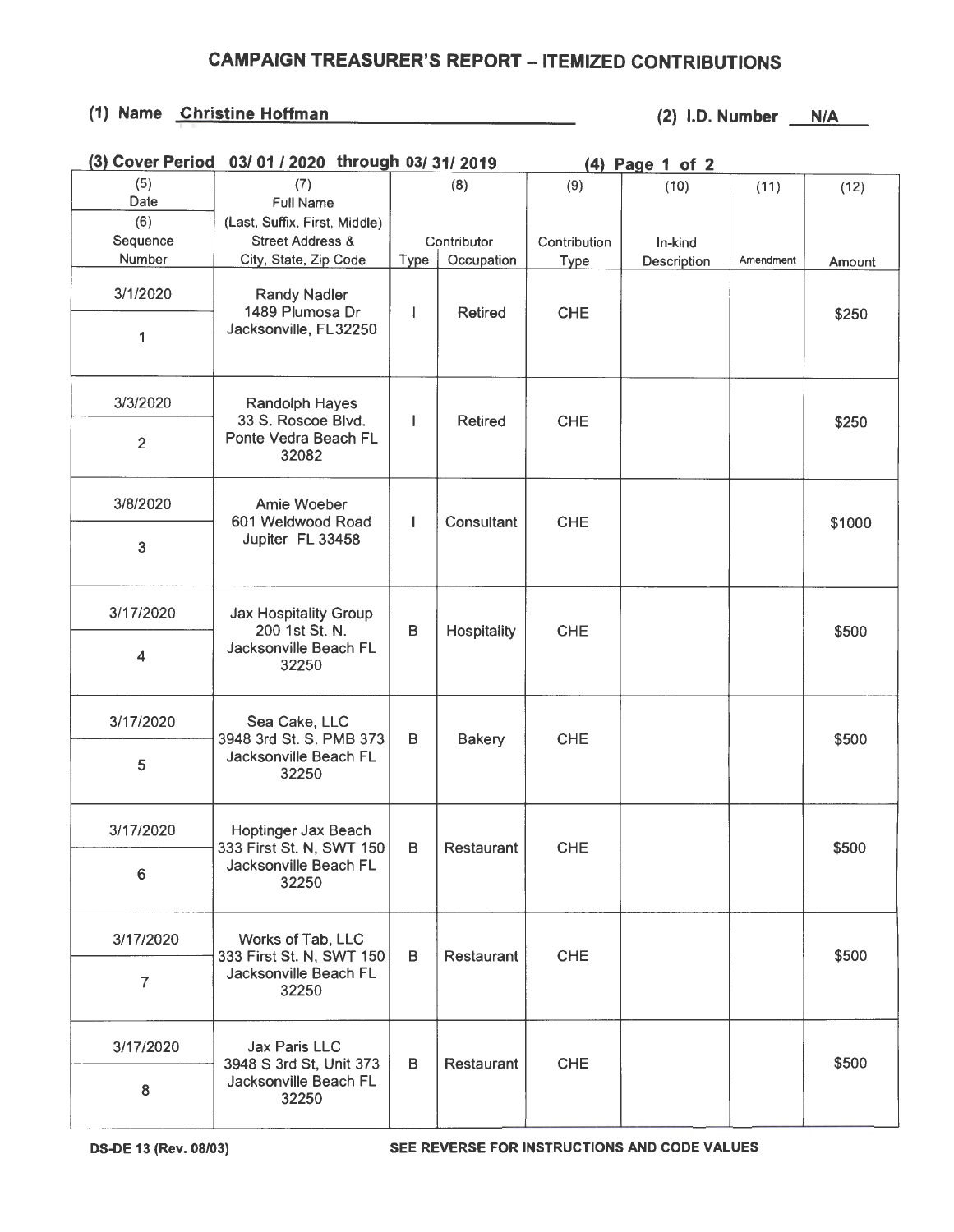## **CAMPAIGN TREASURER'S REPORT - ITEMIZED CONTRIBUTIONS**

## (1) Name Christine Hoffman (2) I.D. Number N/A

| (3) Cover Period | 3/01/2020                     | through |             | 3/31/2020    | (4) Page 2 of 2 |           |        |
|------------------|-------------------------------|---------|-------------|--------------|-----------------|-----------|--------|
| (5)              | (7)                           |         | (8)         | (9)          | (10)            | (11)      | (12)   |
| Date             | <b>Full Name</b>              |         |             |              |                 |           |        |
| (6)              | (Last, Suffix, First, Middle) |         |             |              |                 |           |        |
| Sequence         | <b>Street Address &amp;</b>   |         | Contributor | Contribution | In-kind         |           |        |
| Number           | City, State, Zip Code         | Type    | Occupation  | Type         | Description     | Amendment | Amount |
|                  |                               |         |             |              |                 |           |        |
| 3/24/2020        | <b>Brian Coughlin</b>         |         |             |              |                 |           |        |
|                  | 3709 Camden Island Ct. S.     | I       |             | <b>CHE</b>   |                 |           | \$100  |
| 9                | Jacksonville FL 32224         |         |             |              |                 |           |        |
|                  |                               |         |             |              |                 |           |        |
|                  |                               |         |             |              |                 |           |        |
|                  |                               |         |             |              |                 |           |        |
| 3/31/2020        | Vystar Credit Union           |         |             |              |                 |           |        |
|                  | 100 3rd St N                  | B       | <b>Bank</b> | <b>INT</b>   |                 |           | \$3.68 |
| $10$             | Jacksonville Beach, FL        |         |             |              |                 |           |        |
|                  | 32250                         |         |             |              |                 |           |        |
|                  |                               |         |             |              |                 |           |        |
|                  |                               |         |             |              |                 |           |        |
|                  |                               |         |             |              |                 |           |        |
|                  |                               |         |             |              |                 |           |        |
|                  |                               |         |             |              |                 |           |        |
|                  |                               |         |             |              |                 |           |        |
|                  |                               |         |             |              |                 |           |        |
|                  |                               |         |             |              |                 |           |        |
|                  |                               |         |             |              |                 |           |        |
|                  |                               |         |             |              |                 |           |        |
|                  |                               |         |             |              |                 |           |        |
|                  |                               |         |             |              |                 |           |        |
|                  |                               |         |             |              |                 |           |        |
|                  |                               |         |             |              |                 |           |        |
|                  |                               |         |             |              |                 |           |        |
|                  |                               |         |             |              |                 |           |        |
|                  |                               |         |             |              |                 |           |        |
|                  |                               |         |             |              |                 |           |        |
|                  |                               |         |             |              |                 |           |        |
|                  |                               |         |             |              |                 |           |        |
|                  |                               |         |             |              |                 |           |        |
|                  |                               |         |             |              |                 |           |        |
|                  |                               |         |             |              |                 |           |        |
|                  |                               |         |             |              |                 |           |        |
|                  |                               |         |             |              |                 |           |        |
|                  |                               |         |             |              |                 |           |        |
|                  |                               |         |             |              |                 |           |        |
|                  |                               |         |             |              |                 |           |        |
|                  |                               |         |             |              |                 |           |        |
|                  |                               |         |             |              |                 |           |        |
|                  |                               |         |             |              |                 |           |        |
|                  |                               |         |             |              |                 |           |        |
|                  |                               |         |             |              |                 |           |        |
|                  |                               |         |             |              |                 |           |        |
|                  |                               |         |             |              |                 |           |        |